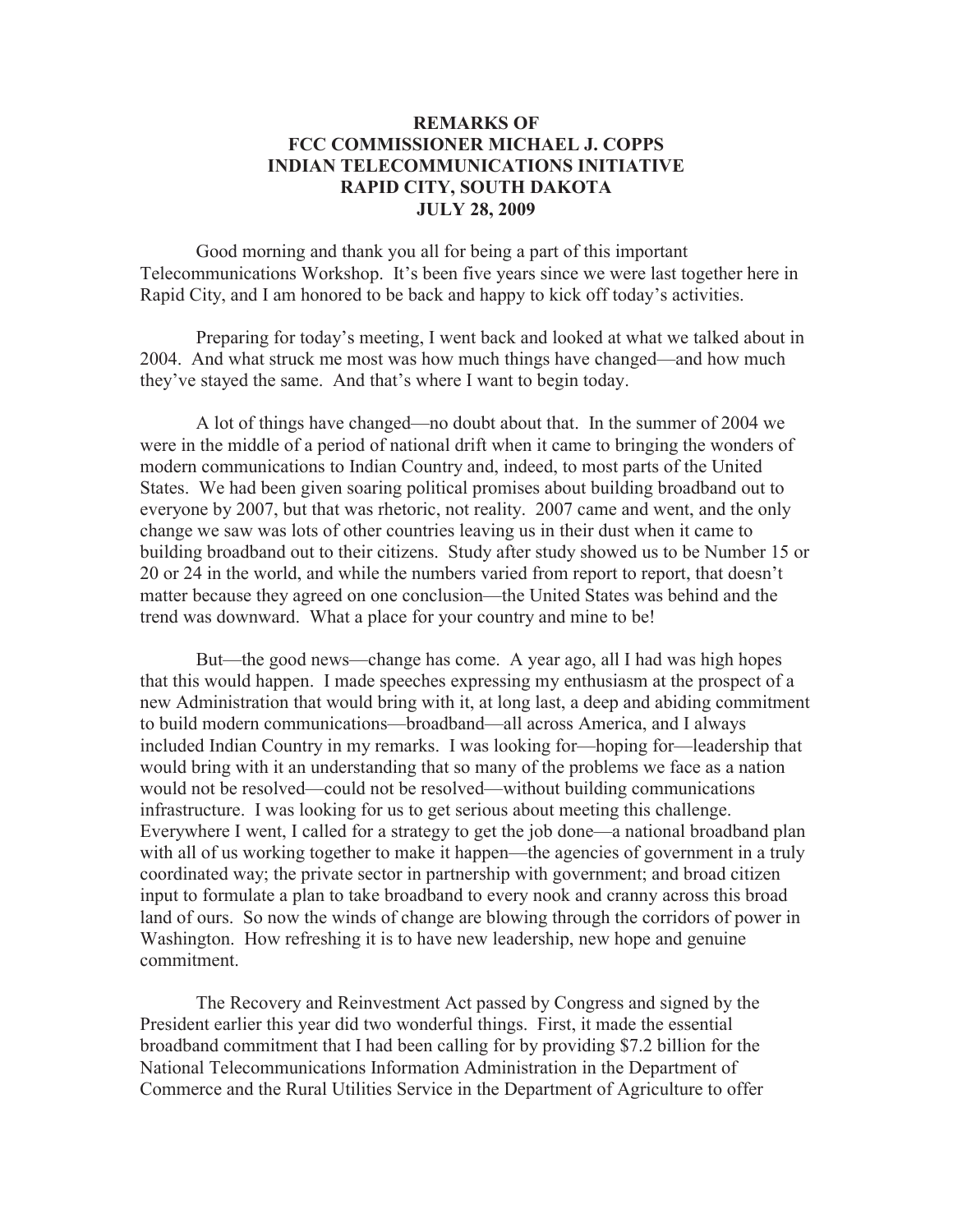grants and loans for projects which will build essential infrastructure and promote broadband adoption and usage. Now, that's not going to get the job done by itself, don't get me wrong, but it's a significant down-payment on meeting our goal and it signals a determination to see the job through. And I want to point out that your Black Hills native son, Commissioner Jonathan Adelstein, was just confirmed by the United States Senate last Friday to run the Rural Utilities Service, which includes a broadband grant and loan program, plus programs for energy and water development. This is a position to which Jonathan brings outstanding qualifications and total dedication. He was a wonderful colleague fighting with me for the public interest at the FCC for seven years and he has a commitment that never stops on issues that are important to South Dakota and important to each of you. I already miss working alongside him every day at the FCC, but I look forward to continuing to work with him in this new capacity on issues we both believe in. And I anticipate working closely not just with RUS, but all the other government agencies and the White House as the FCC tackles the grand task assigned to it by Congress and President Obama under the Recovery and Reinvestment Act.

The new approach to broadband goes beyond the down-payment. Because not only has our government made the commitment I wanted on broadband, but it went a step further and put the FCC in charge of developing the national broadband plan between now and next February. Let me tell you—that was music to my ears! It's the biggest job the Commission has ever had. And we have a new Chairman of the FCC, Julius Genachowski, who shares the commitment of his friend and our President to getting this job done—done well, done quickly, done right. So I am tremendously excited about the work we'll be doing over the next seven months to develop the plan and, after that, helping make it work.

But even as things have changed, a lot still stays the same. Too many places cry out for change, but in too many of them change remains a stranger. Our inner cities, our remote rural areas and, so starkly clear, Indian Country, are not benefiting from the tools and technologies of the Twenty-first century. In Pine Ridge where I will go later today, and in so many other places where Native Americans live, poverty endures, unemployment is at levels no society should accept, education languishes, and even basic public safety falls far short of what people have a right to expect. How far the hopes we shared five years ago have fallen from the tree of reality. Up-to-date communication is still a stranger to most of your lands, and even plain old telephone service is at shockingly low levels of penetration. And we don't even have solid data on this. The most recent figures are from the last census, which showed telephone subscribership at a level of about 69 percent in Native American households—but much, much lower in many places. And we don't even begin to have reliable data on the status of Internet subscribership on tribal lands—because no one collects it. Anecdotally, we all know that broadband access on tribal lands is minimal, and that's about it. That's not just unacceptable—it's a national disgrace. Until all of Indian Country is connected to a Twenty-first century telecommunications grid, its residents can only fall further behind the rest of the country, while the country falls further behind the rest of the world. Things can't be allowed to stay the same.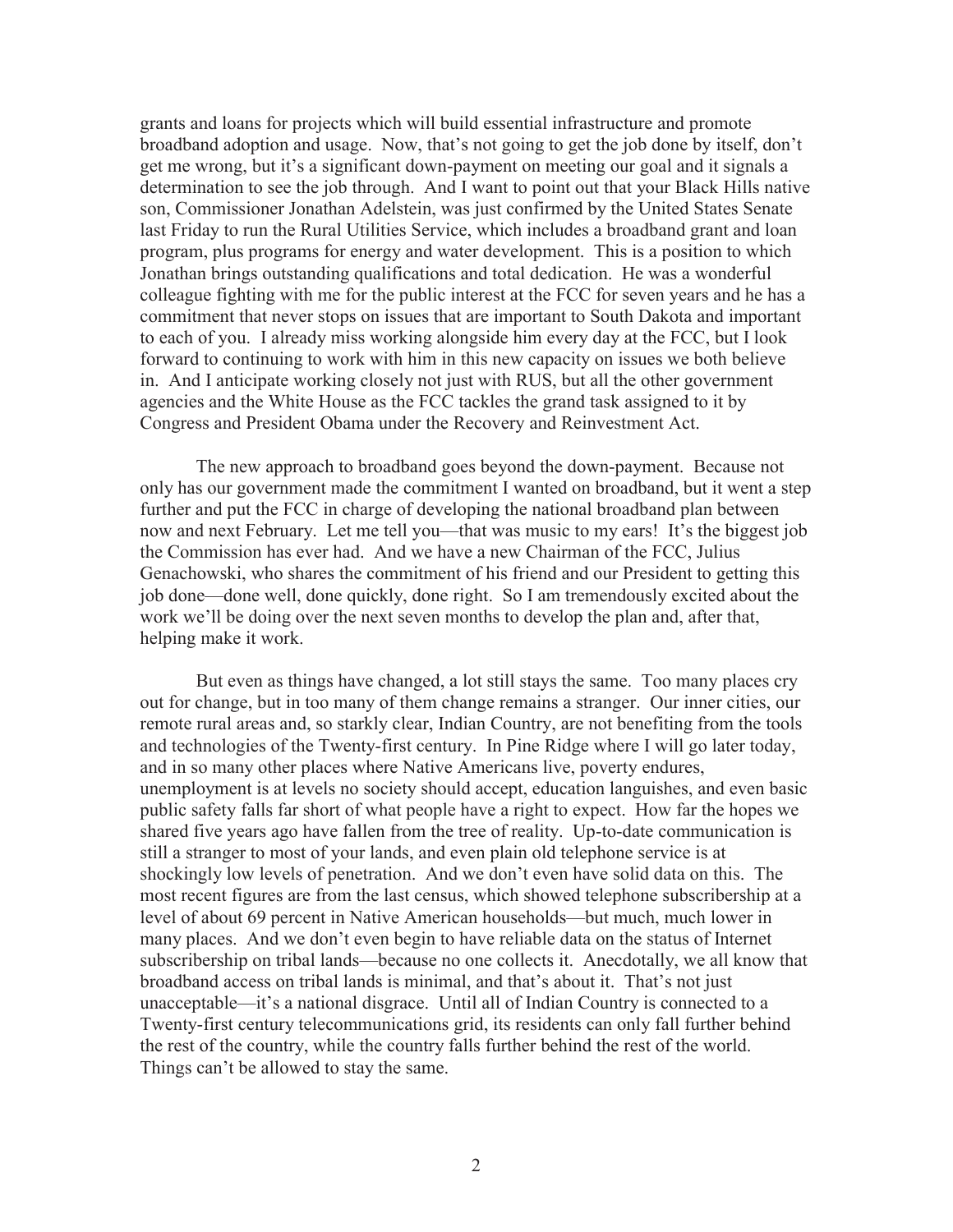Realize right here that all this talk about broadband is not just a lot of palaver about new technology for the sake of new technology. This is about building our country. Broadband is about enabling people, it's about opening the doors of opportunity and self-fulfillment. It goes to just about every problem confronting our country right now. There are no solutions to poor schools and lagging education, to high unemployment and lost jobs, to shameful standards of health care, to public safety systems so unreliable that two teenagers in a car accident on a cold May evening can't call for help—their wireless phones have no service—and they freeze to death. There are no solutions to any of these problems that do not have critical broadband components to them. *That's* what broadband is all about. Enable broadband and we can attack all these problems. Enable broadband and we enable our country and ourselves.

In my eight years at the FCC, I've had the opportunity to meet with many tribal leaders and to see, first-hand, the difference that telecom can bring to people's lives. I've come to understand how much harm the lack of telecommunications infrastructure can inflict—and it's a lot. I just do not see any exit to the poverty and lost opportunities that continue to bedevil so much of Indian Country unless we bring these enabling tools of communication to you. That means basic telephone service, of course. But it also means the new possibilities of broadband. I like to refer to the pots and the pans. The POTS are Plain Old Telephone Service. The PANS are the Pretty Awesome New Stuff. Indian Country is in desperate need of both POTS and PANS.

And with those new utensils, tribal communities will have the resources and the opportunity to grow—right here. Broadband can provide to you—at home, or at the community center, the Boys and Girls Club, the library—the means for not just basic communication or one-way information gathering, but for economic development and gainful employment, education, healthcare, public safety, you name it. Broadband opens up your world to others so, for example, you can run a successful local crafts business online, where people from all over the world can see and purchase items from you. Broadband also unites your community and gives members near and far the opportunity to come together—through family newsletters, tribal citizens' websites, a webinar. You could watch or even participate interactively in tribal council meetings over the Net. It can encourage your young people to stay here because they can find opportunity here and it can even bring some of those who have gone away back home. Through distance learning, students can gain exposure to other schools, classes and subject matters; they can obtain advanced degrees; students young and old can participate in language classes in their native language. And through our new Rural Healthcare Pilot Program, as well as other national healthcare initiatives, more healthcare services can come available to tribal communities and people who otherwise could not travel long distances to visit medical facilities and healthcare specialists.

These broadband networks, in order to be effective, must be ubiquitous. There can't be any areas left behind as we build them—unless we are content to cut people off from the tools they need to prepare and empower themselves for life in the Twenty-first century. Because the truth is that we are all in this together. Either we progress together as a society or we progress not at all. Sometimes in America we've come late—very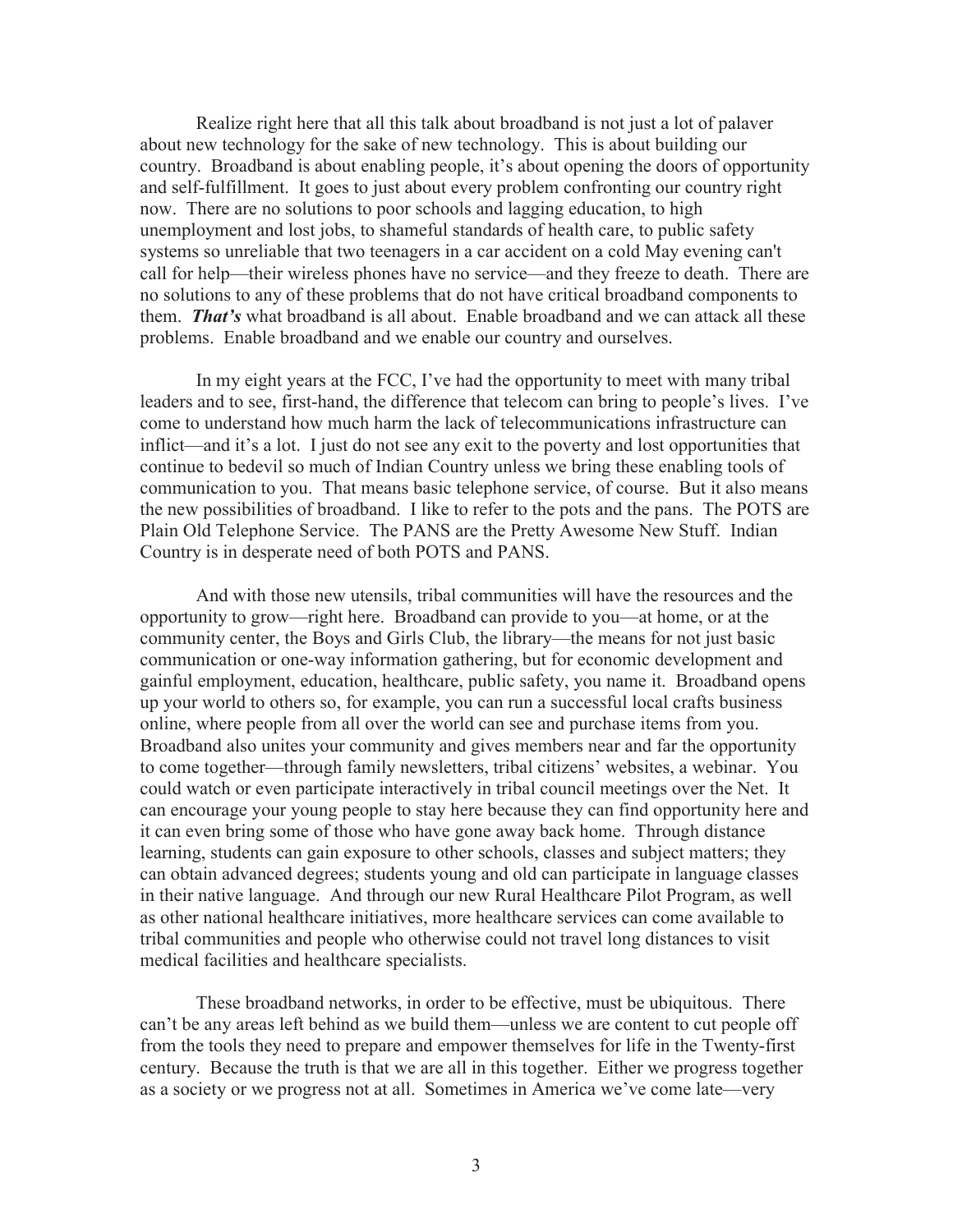late—to this understanding. But it has to be the vision that binds us together, because the strength of America *is* the diversity of America. It is the wonderful tapestry of races and cultures and creeds and talents and interests that will forge our destiny. There are still some among us who see our diversity as a problem to be overcome. Well, it's not. It is an opportunity to be harvested. It's our leg up on the rest of the world—*if* we learn how to take advantage of it. But if we don't figure out how to take full advantage of this amazing wealth of diversity, we won't ever come close to fulfilling the promise of America.

Last time I was here, I shared a memory with you, but I want to share it again this morning because it was one of the most eloquent things I've heard—a remark by my friend Tex Hall when we were gathered together, I think it was in Phoenix back in 2002 or so. And Tex was speaking to a little group of us and he told us about an old adage that American Indians are "many tribes, one family." That has stayed with me all these years because it's such a good way to think about this great country of ours with all its diverse people—many tribes, one family. All in it together.

Bringing that family together is our challenge. It's not something we can finish at a two or three day conference. But it is something we can launch. So let me share with you some principles that I believe need to guide our work together.

*First* is ensuring that we are all planning together as the FCC works to complete its broadband plan over the next not-quite-seven months. Our national broadband plan, if it is to really work for the people, cannot be another one of those "inside" jobs. The usual suspects—the lawyers and lobbyists and special interests who know the inside of the FCC as well as the inside of their own homes—sure, they'll always be with us. And I'm happy to meet with them. But they can't be the whole story—we have to look beyond them—way beyond—if we're going to develop policies that serve all the people. The Commission has to reach out not just to these traditional stakeholders, but to what I call our "non-traditional stakeholders"—the folks who don't have registered lobbyists and fancy consultants in Washington and who don't have the time or money to scan the pages of *The Federal Register* to see what proceedings affecting their lives are being decided at the FCC. To me, the term "non-traditional stakeholder" includes every citizen who wishes to have a say, including everyone in this room. I want the FCC, in everything it does—not just broadband—to reach out to you and to all interested stakeholders on these issues. That certainly was my intent on April 8, 2009, when the Commission released the Notice of Inquiry looking for public input on the broadband plan. And this attitude will characterize our work going forward under our new Chairman and the new Commission taking shape in Washington right now. This means we want *you*—we want, we need, we are asking for your input. That's the reason I'm here today, why I'm in Rapid City this morning and in Pine Ridge this afternoon. You are affected by so much of what we do and we really need to hear from you—early and often. I have seen in my time at the Commission that you have tremendous and informed and spirited advocates in your communities, from tribal leaders to those running tribally-owned and operated telephone companies and many others attending this meeting today representing a number of organizations. We need a constant and closer dialogue among us—not just in occasional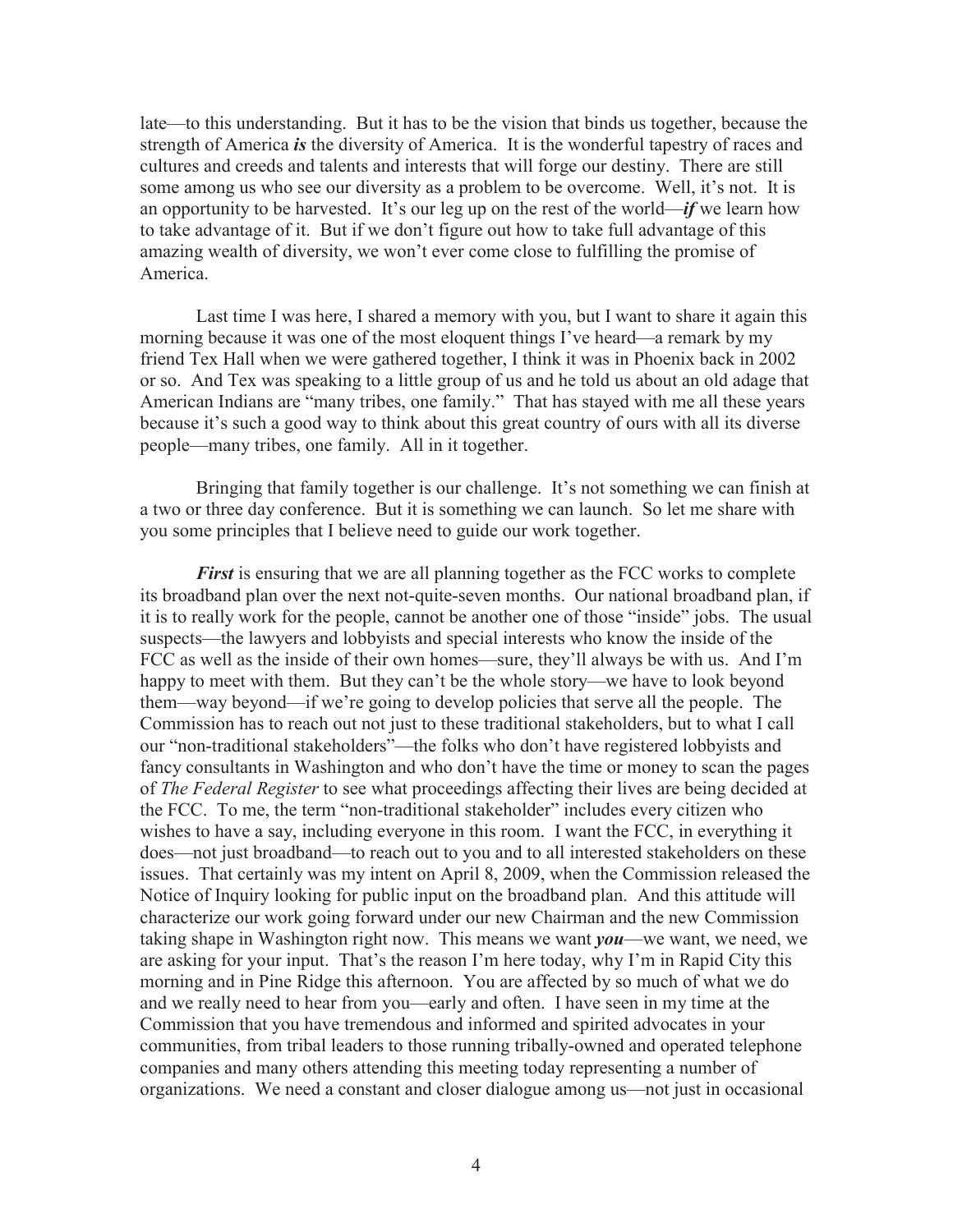meetings like this, but in an ongoing way where our communication is seamless and regular and as meaningful as we can make it. Every one of you in this audience is just as much a stakeholder in our decision process as anyone else in the land—but unless we find ways to make your views count, your stake is devalued. And Native Americans have seen more than enough of diminished stakes in their history.

The FCC's agenda over the coming months is ambitious, and the schedule for the broadband plan alone will keep our staff working around the clock. From the Notice of Inquiry in April, we collected the first round of comments and reply comments for the national broadband plan, and they added up to more than 8,000 pages. And that was just the warm-up! Through the rest of the summer, the Commission will be conducting a series of workshops aimed at promoting open dialogue between the Commission and constituents on the national broadband plan. These workshops will include issues such as adoption in low utilization areas—specifically rural, minority and tribal communities, which will be held the afternoon of August  $19<sup>th</sup>$ . I'm sure you will hear more about that from our staff speaking here today, if you are not aware of it already. You should be a part of many of the 21 workshops already scheduled, and I believe more may be coming later. The subjects covered range from general deployment to how broadband will be an integral part of health care, a clean and sustainable environment, energy conservation and education. The Commission will be seeking public participation far beyond the workshops. I want to see additional opportunities for written comments and public hearings. And I am working with the Chairman's office to make sure that the concerns of Indian Country when it comes to broadband access are heard all along the way. We must also make sure that you have sufficient notice, as well as the facilities and the means needed to take advantage of all of these opportunities to participate.

Let me be blunt. I believe broadband—real high-speed, high-value, transformative broadband—is coming to many parts of America. The question is: Is it coming to Indian Country? I don't know. Surely it's no slam-dunk. But it will come if we work together starting right now. It will come if we understand how important this is and that it's something we can't do without in the Twenty-first century unless we want to be left even further behind. It will come if we can be practical and pragmatic and talk with one another and figure ways to reconcile competing interests that will otherwise ensure that nothing happens. So your participation in this process is not a luxury, not an option. It's a necessity. We have to find creative ways to make that participation happen. And we have to find those ways by talking and planning together, starting right here in Rapid City at this conference this week.

*Second*, we must implement. Listening, talking, planning—those are the first essential steps. But actions speak loudest. NTIA and RUS will be starting off this action with the grant and loan programs, and the FCC will carry those actions much further with the development of the national broadband plan. But the mere presentation of that plan to Congress next February 17 will not be the end, but another beginning. At that time, if not sooner, we should be taking action on what we already know, and what we've learned along the way.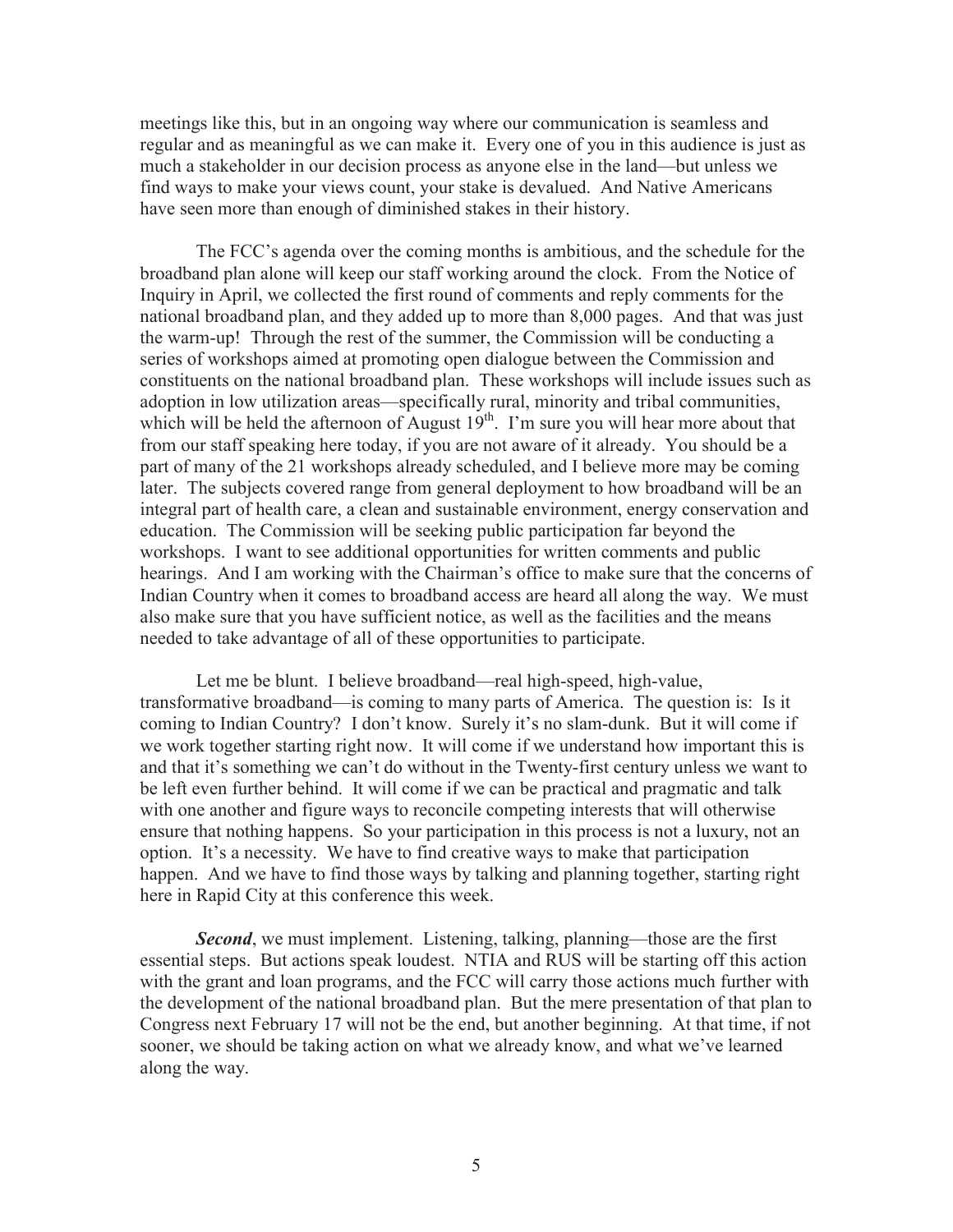One thing we know, and I alluded to this a moment ago, is that even though we have this big broadband plan to concentrate on, great expanses of Indian Country still lack basic voice service. We have to make sure that basic voice services are available everywhere so that you can, for example, reach help when you need help. In some areas that may mean completing plans already on the drawing board. In others, we can hopefully take advantage of the sizzling pace of technology change to leapfrog to new technologies, getting there not incrementally but by by-passing an earlier generation's technology tools.

There are a host of other pending and related issues that cry out for resolution like Universal Service issues left simmering on the back burner for too many years. Lifeline and Link-Up, for example. And E-Rate funding for tribal libraries because the E-Rate program can truly accelerate the roll-out of Internet services across the country. These programs are not having the powerful effect they should be having for Native Americans.

Tower siting is another unresolved challenge. Towers can bring exciting new wireless technologies—including broadband—to Indian Country. But they sometimes raise important questions regarding historical preservation, cultural identity and tribal sovereignty. The Programmatic Agreement adopted by the Commission in 2004 was supposed to improve coordination between the FCC, tribes and industry. At the time of its adoption, I expressed concerns about the inclusiveness of the process. I continue to be concerned over the potential for towers to be built without environmental assessments in far more places, some of which could endanger sites of cultural or religious significance. But I'll say this, too: building out wireless and broadband requires extensive infrastructure and it doesn't happen without that infrastructure. We have to work together on this and strike a workable balance—our communications needs are urgent and towers are part of the solution. But so, too, is sensitivity to the serious concerns that have been raised by many tribal communities.

Then there's public safety—the service—the security—every person must have when they are in danger or in trouble. We need not just public safety voice communications but an interoperable broadband public safety network that spans the nation—*all* parts of the nation. I plan to talk more about this in Pine Ridge later today, but we must all understand that no community in America should be expected to do without the tools of up-to-date public safety communications. Which means we need to address Indian Country access to 911 and E911, call centers, public safety answering points, GIS (geographic information system) mapping, and ultimately first responders.

*Third*, returning to the big picture, let's remember we're all in this together. I am a true believer in partnerships and I've spent the better part of my public service career trying to bring people together to pursue their common good. I'll spare you my usual history review, but I do believe that partnerships are how, coursing back throughout history, we have overcome our greatest challenges and how we built our essential infrastructure. The importance of partnerships is of particular relevance to all of us here. Indeed, the FCC's Policy on "Establishing a Government-to-Government Relationship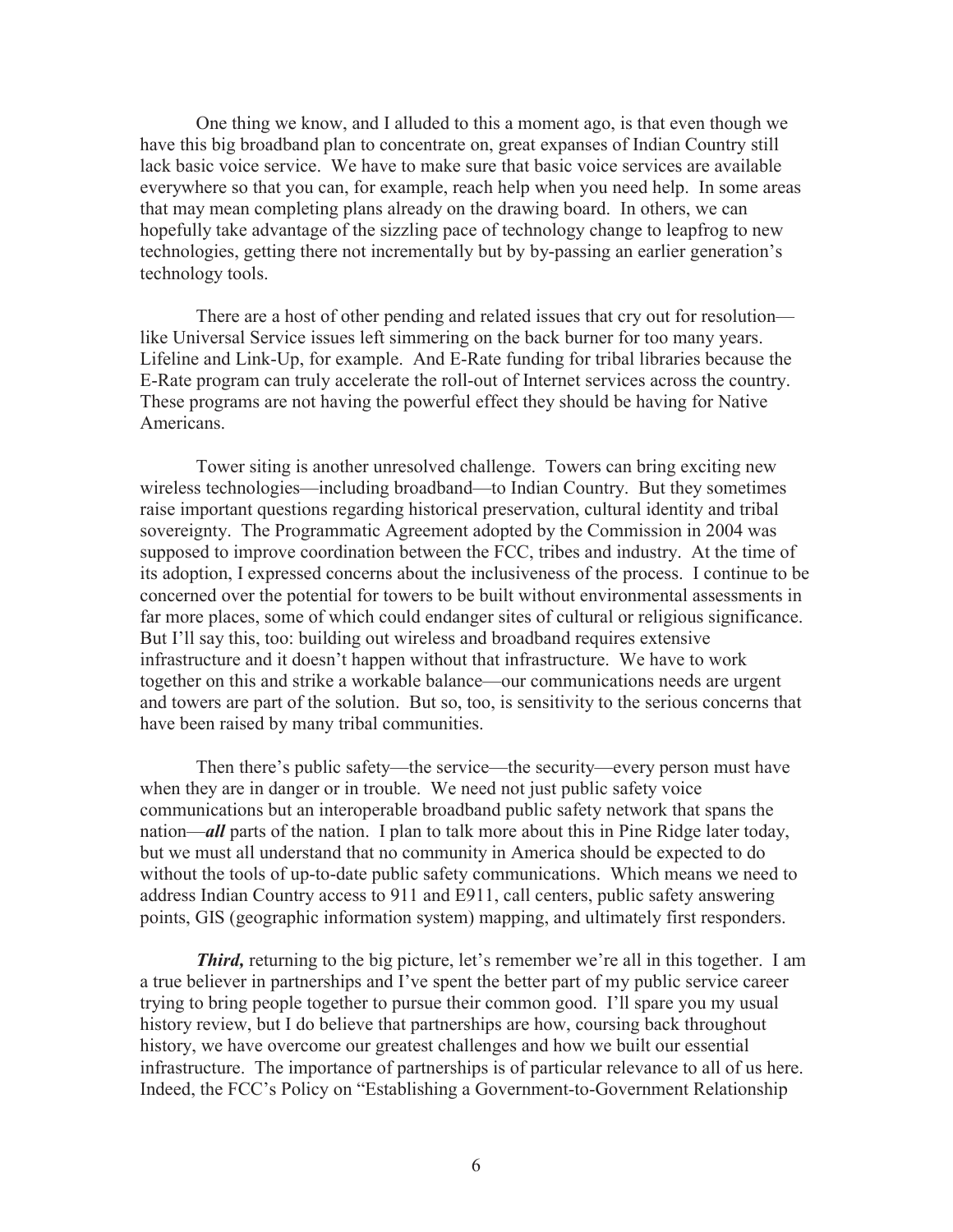with Indian Tribes" recognizes that the FCC as an independent agency has a Trust Responsibility toward tribes. While you are consumers of telecommunications, I also understand that Tribal Nations have a very special status, making it even more important that we obtain tribal input on all communications topics at the FCC and that we consult with the tribes whenever matters of mutual interest are being discussed—and that's much of the time.

*Finally*, there are other decisions waiting to be made at the FCC that need your active input. I know from my previous trips out here that radio and television present huge challenges across Indian Country. Coverage is spotty, stations are scarce and resources are few and far between. Some of you may know that I spend a lot of time working on media issues and that I believe the mindless media industry consolidation we have witnessed over the past quarter century has not served us well. Americans everywhere are much better served if their media is local and diverse and competitive rather than centrally-owned, centrally-managed and centrally-programmed by Madison Avenue advertisers.

When I was here in 2004, the Commission held a separate hearing on media and some of the most compelling testimony I have ever heard about what lack of local media means came from Indian Country representatives who told us about being shut out of the news, about how their contributions and culture too often got the short end of the stick, about how they were stereotyped and caricatured when big national media replaced local independent media. We've got to change this. And we have to find ways that Native Americans and all minorities and women are given the incentives and access to capital they need to start up their own stations. Because I'll tell you one thing—Native American-owned stations will do a much better job serving Native Americans than some absentee station owner headquartered 2000 miles away. Does anyone here think that Big Media has done a good job reflecting your issues, your needs, your interests, your culture? Well, until it does your issues are not going to get the discussion and the attention they need if they're going to be successfully addressed. So here, my friends, is a critically important issue where you need to get involved because if media is not covering you or your issues and interests, you are deprived of something precious that you need to have and are entitled to have. I intend to keep pushing as hard as I can on these media issues, but I need your help on them—I really do. So I hope you'll sign up.

So many issues, so much need, so little time. I close not just with a recommendation that you participate actively on all these issues. I close with an urgent plea that you do so. Yes, of course, it's a huge challenge to find the resources and to find the time to take an active, ongoing role. But I've been in Washington a long time almost 40 years—and it's made me a firm believer in an old adage that says this: "Decisions without you are usually decisions against you." The big guys, the huge telecom companies and Big Media giants understand this—that's why we hear from them all the time—sometimes every day! No, you can't afford to take a pass. You can't risk the costs of not participating—not when so much is at stake. And I repeat that we have to make it easier for you to participate. But I'm happy to say we have a new urgency about this at the Commission, from the top down. I think our new Chief of Staff may have